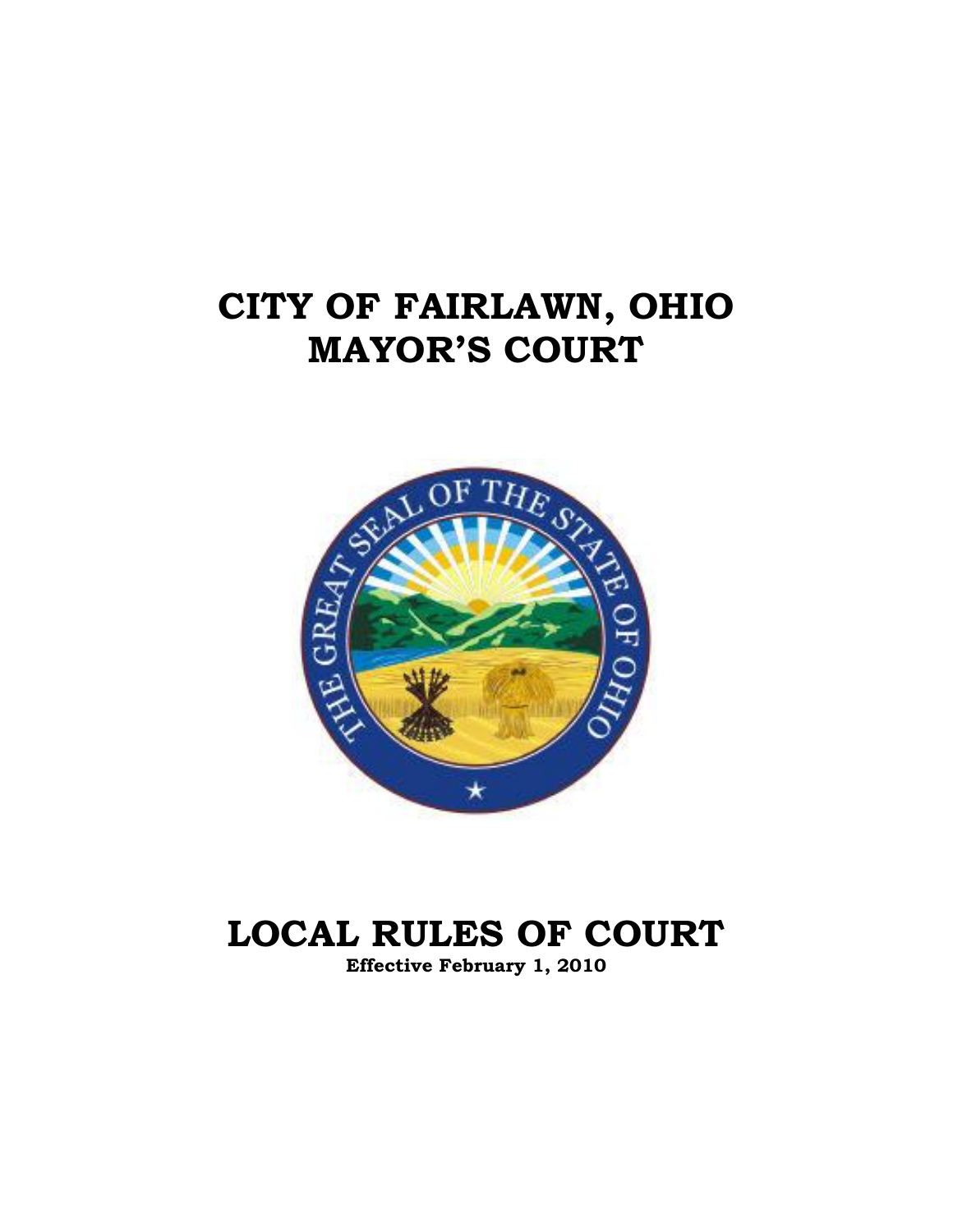## **INDEX**

|                                              | 3              |
|----------------------------------------------|----------------|
|                                              | 3              |
|                                              | 3              |
|                                              | 3              |
|                                              | $\overline{4}$ |
|                                              | $\overline{5}$ |
|                                              | 6              |
| RULE 7.00 COURT APPEARANCE AND FINE SCHEDULE | $\overline{7}$ |
|                                              | $\overline{7}$ |
|                                              | $\overline{7}$ |
|                                              | $\overline{7}$ |
|                                              | $\overline{7}$ |
|                                              | 8              |
|                                              | 8              |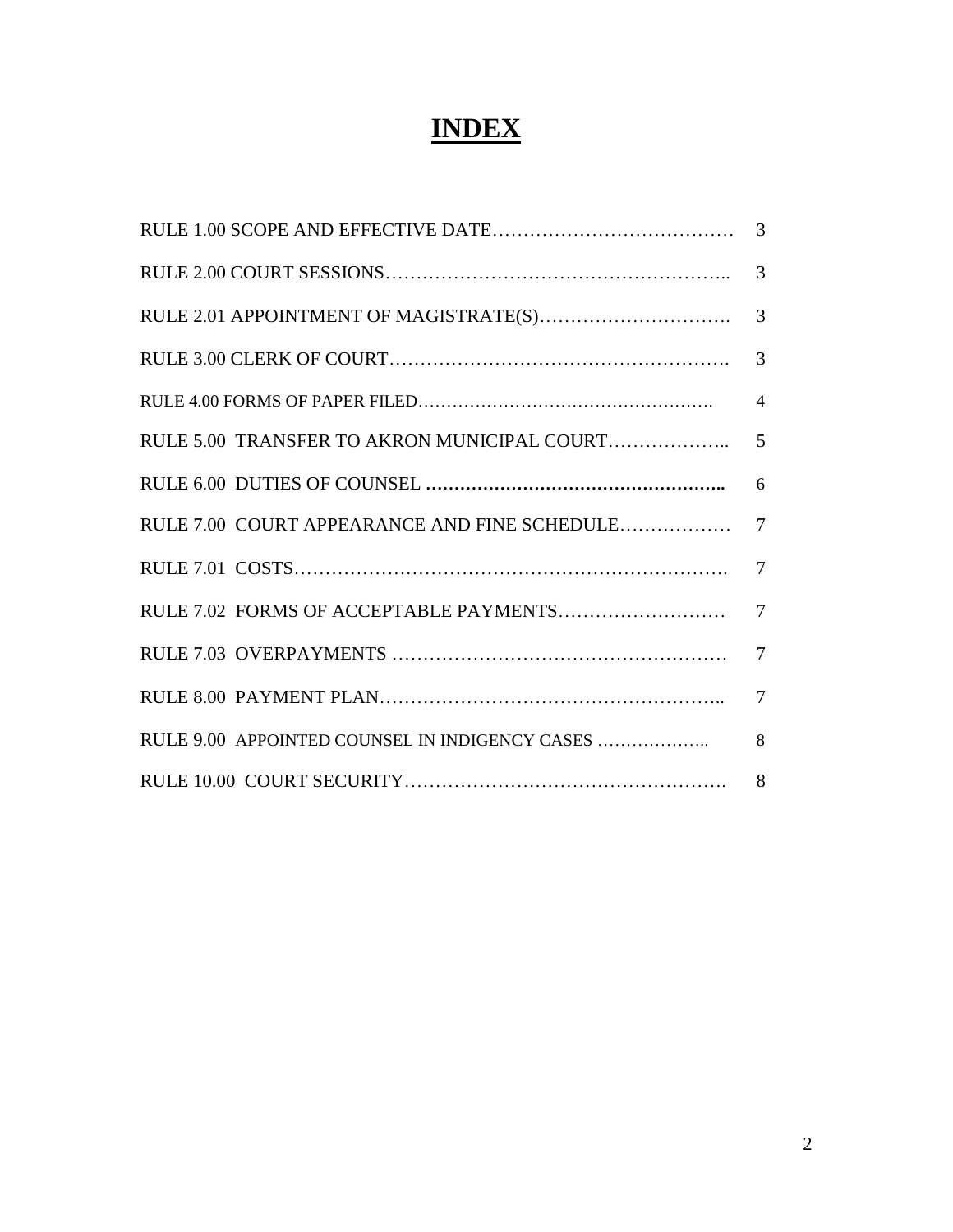#### **RULE 1.00 SCOPE AND EFFECTIVE DATE**

A. These rules are adopted as local Rules of Court governing practice and procedure in the Fairlawn Mayor's Court. They are adopted pursuant to the Court's inherent authority as set forth in the rules of Civil and Criminal Procedure and Rules of Superintendence. They are effective as of February 1, 2010 and govern all proceedings filed subsequent to that date. These rules may be amended from time to time.

### **RULE 2.00 COURT SESSIONS**

A. Mayor's Court shall be convened in regular session every Wednesday at 6:30 p.m. for the arraignment of traffic cases and housing code violations. If a holiday falls on Wednesday, court will convene on the Tuesday prior to the holiday or any other day designated by the Mayor. Additional sessions may be convened when necessary as ordered by the Mayor or the Magistrate.

### **RULE 2.01 APPOINTMENT OF MAGISTRATE(S)**

A. The Mayor shall appoint a Magistrate(s) to preside over Mayor's Court. In order to be appointed, a magistrate must be an attorney in good standing, licensed to practice law in the State of Ohio, and must be in compliance with the Mayor's Court training as required by law.

### **RULE 3.00 CLERK OF COURT**

- A. The Clerk of Court shall be appointed by the Mayor. The Mayor shall also appoint Deputy Clerks of Court as needed
- B. The Clerk of Court shall maintain such dockets, books of record and indices as are required by law of practical necessity as public record, utilizing microfilm, computers and other forms of electronic media for storage whenever possible.
- C. Subject to Ohio's public records law, upon request, the Clerk shall provide access to and copy any documents filed with the Court, but original documents filed in any case shall not be removed from the office without prior authority of the Clerk.
- D. The Clerk of Court will receive and time stamp all documents including but not limited to, not guilty pleas, continuances, counsel withdrawals, appearance of counsel, discovery requests, motions to dismiss and any and all other legal motions. The Clerk of Court will keep the original copy which will become part of the official Court Record. A time stamped copy of each filing will be forwarded, forthwith to the Court Prosecutor.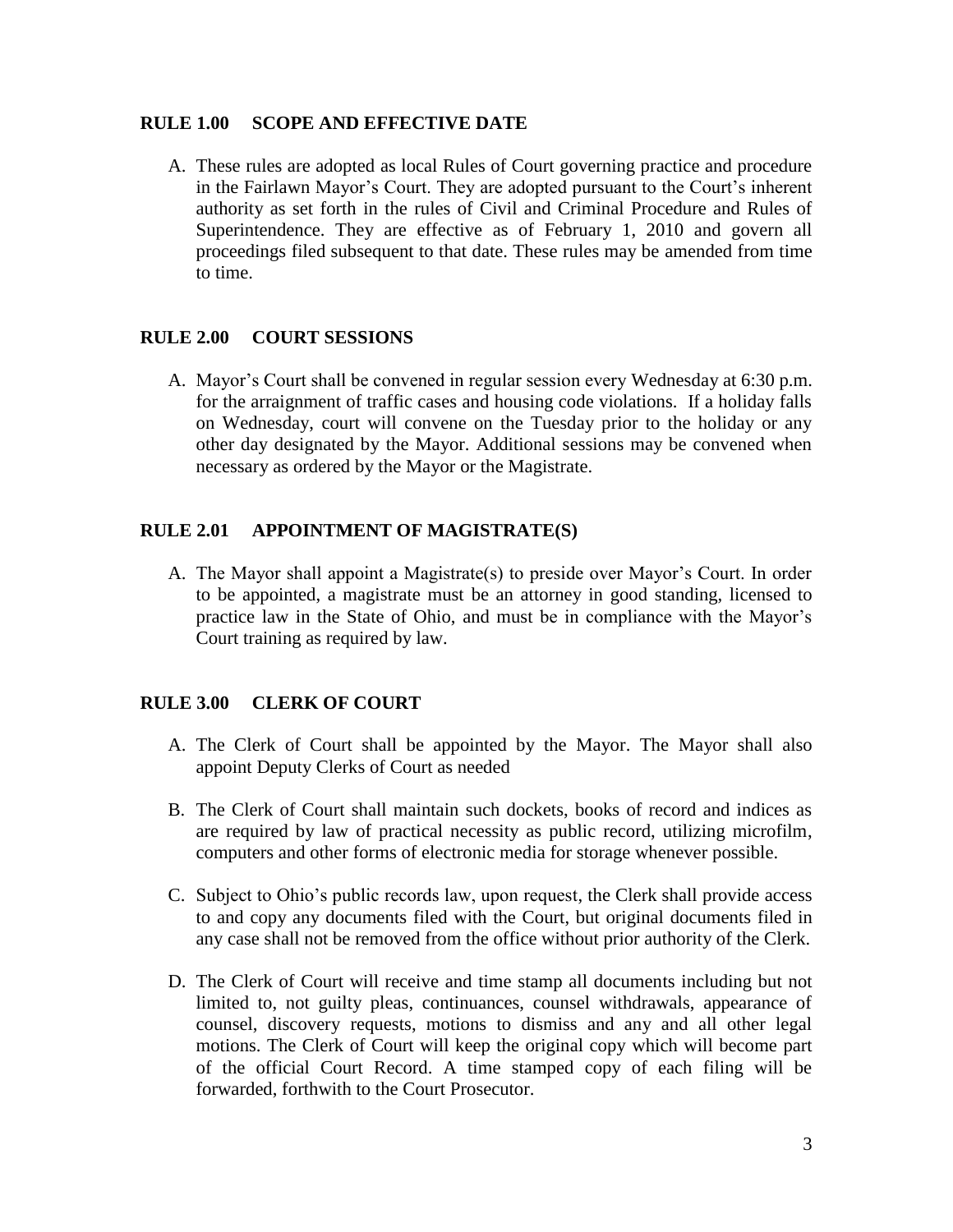E. ASSIGNMENT OF CASE NUMBERS: The Clerk of Courts shall assign a case number to each complaint/ticket. Example: 10 TRD 00001

|             |      | Last two digits Type of Case Sequential number Multiple incidents |                   |
|-------------|------|-------------------------------------------------------------------|-------------------|
| of the year |      | of the case                                                       | of the same event |
|             | TRD* | 00001                                                             | А                 |
|             |      |                                                                   |                   |

- \* Identified as: TRD Traffic TRC OVI PKP Parking
- 1. 00000 Represents the number of cases received consecutively, one defendant per case number, on a calendar year basis.
- 2. When more than one charge is filed against an individual resulting out of the same incident, the charges will be listed as A, B, etc.
- F. Pursuant to R.C. 1905.04, neither the Clerk nor a Deputy Clerk shall act as counsel or agent or in any other manner be associated with in the prosecution or defense of any case before the Court except for their assigned duties as employees of the Court.
- G. All information concerning pending cases which is not classified by R.C. 149.43 as public record is hereby designated as confidential. Disclosure of such information may result in action under R.C. 102.03.
- H. The Office of the Clerk business hours are: Monday thru Friday 8:00am to 4:00pm excluding Saturdays and Sundays and all federal, state and locally observed holidays.
- I. The Office of the Clerk address is: Clerk of Courts, Mayor's Court, 3487 South Smith Road, Fairlawn, OH 44333-3007

#### **RULE 4.00 FORMS OF PAPER FILED**

- A. FILING OF PLEADINGS AND OTHER DOCUMENTS: All documents offered for filing with the Court shall be typewritten or printed, on 8 ½ by 11 inch paper. Original documents attached or offered as exhibits are exempt from the requirements of this rule. Only legible documents will be accepted. All documents accepted for filing with the Court shall be time-stamped.
- B. FILING OF PLEADINGS AND OTHER DOCUMENTS BY ELECTRONIC MEDIA: A document filed with the Clerk by facsimile transmission shall be accepted as the original filing, provided the person sending the document by facsimile transmission complies with all the requirements set forth in this rule.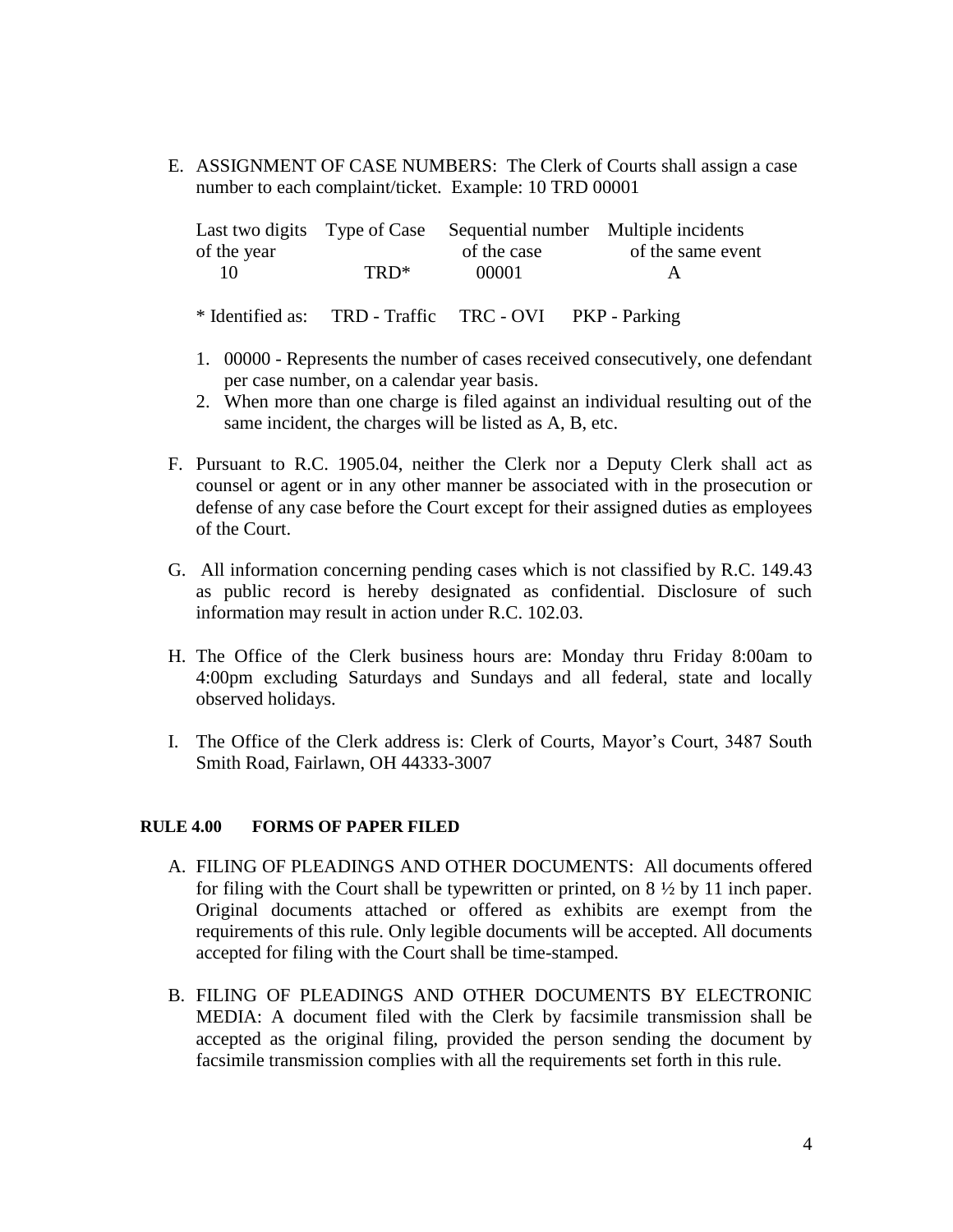- 1. The person filing a document by facsimile transmission need not file with the Clerk the same document with original signatures, but must have the document with original signatures as well as the original copy of the facsimile cover sheet used for the subject filing available for production upon request of the Court.
- 2. All documents filed by facsimile transmission pursuant to this rule shall be considered filed with the Clerk as follows:
	- **a.** If filed during normal business hours of the Office of the Clerk, the documents shall be considered filed when received.
	- **b.** If filed outside the normal business hours of the Office of the Clerk, the documents shall be considered filed upon the opening of the Office of the Clerk for business.
	- **c.** The risks of transmitting a document by facsimile transmission to the Clerk shall be borne entirely by the sender.
	- **d.** The Clerk shall accept for filing by facsimile transmission any document except those for which the Clerk is required to collect a specific filing fee pursuant to statute or court rule or to effectuate service and summons.
- C. The person filing a document by facsimile shall provide therewith a cover page containing the following information: (i) the caption of the case; (ii) the case number; (iii) the assigned judge, mayor, or magistrate; (iv) a description of the document being filed; (v) the transmitting facsimile phone number; (vi) their personal name, street address with city and state and phone number(s); and (vii) an indication of the number of pages included in the transmission, including the cover page. Attorneys sending facsimile transmissions must include their Ohio Supreme Court attorney registration number.
- D. To be considered a facsimile filing in a particular case, facsimiles must be transmitted to the Clerk via the facsimile equipment operated by the Clerk through the Clerk's dedicated facsimile phone number at (330) 668-9559.
- E. Facsimiles sent to the Magistrate, Prosecutor or other Court personnel shall not be considered documents filed with the Court pursuant to this rule.

### **RULE 5.0 TRANSFER TO AKRON MUNICIPAL COURT**

A. Any case in which the defendant requests a trial shall be transferred to Akron Municipal Court to have the case set for trial within the time permitted by law.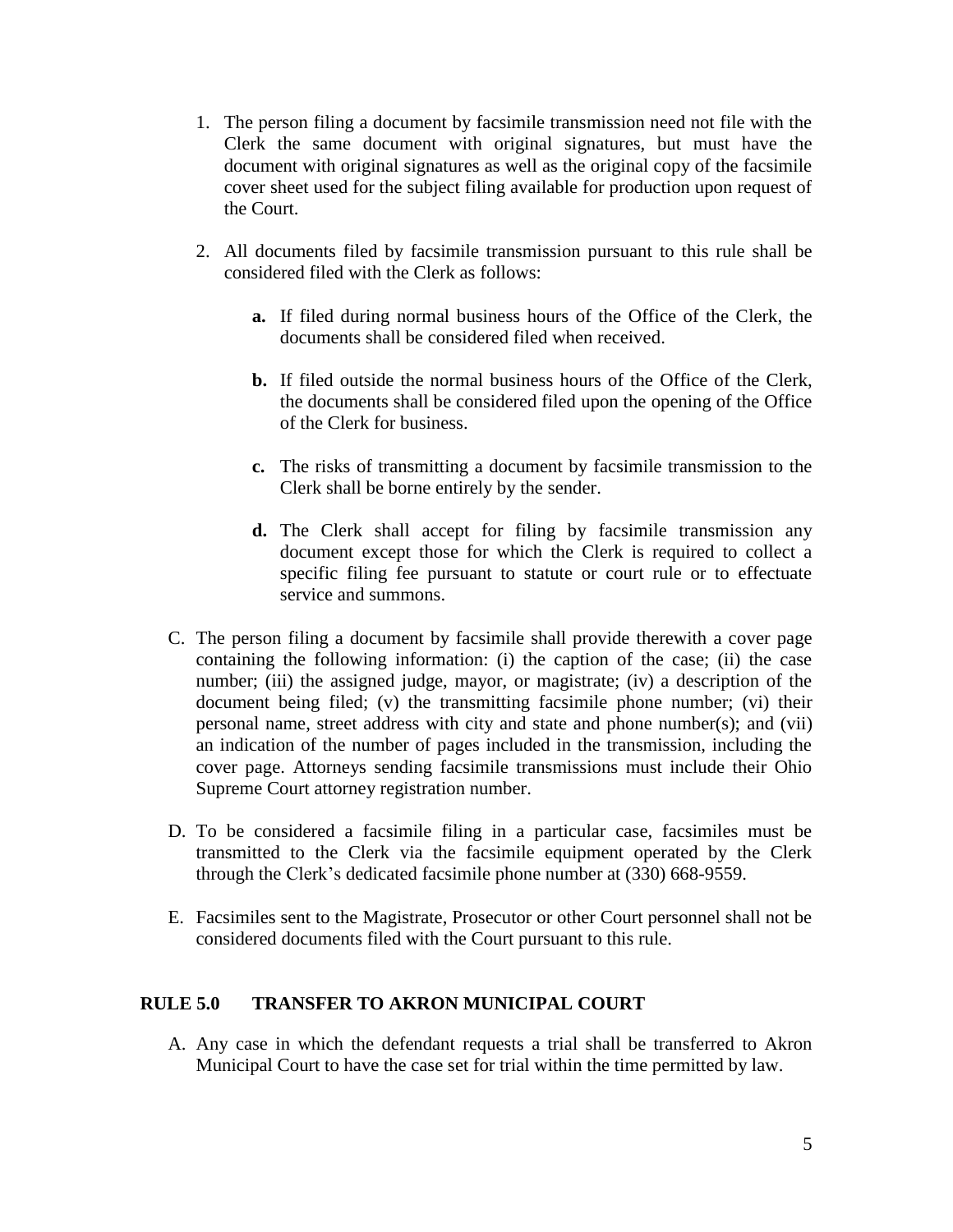- B. Cases in which the defendant executes a waiver of his/her right to have the case tried within the time permitted by law at the request of the defendant may be retained by Fairlawn Mayor's Court for purposes of a pretrial conference at a time mutually convenient to the parties.
- C. The Magistrate has the right to transfer any case to Akron Municipal Court for further handling with or without the consent of the parties.
- D. The Clerk is responsible for processing cases transferred to Akron Municipal Court. If the case is being transferred for an appeal (trial de novo), the Clerk shall make a certified transcript of the proceedings and deliver such transcript together with the original papers to Akron Municipal Court within fifteen days from the rendition of the Judgment appealed from. In all other cases of transfer, the Clerk shall certify all documents filed in the case.

### **RULE 6.00 DUTIES OF COUNSEL**

- A. DESIGNATION OF TRIAL COUNSEL: Attorneys, not defendants, will designate their capacity as trial counsel on all documents filed with the Clerk and shall include their office address, zip code, and telephone number.
- B. WITHDRAWAL OF COUNSEL: Counsel may be permitted to withdraw as counsel of record only with consent of the Magistrate from cases in which counsel has been designated. No such application will be considered unless a written entry or motion is presented stating the reasons for the application with certificate of service to the Prosecutor and the defendant. Approved withdrawal entries will be mailed immediately by the withdrawing counsel to the client's last known address.
- C. MOTION PRACTICE: All motions, except those normally made at the trial, shall be in writing, served on opposing counsel, and made within the time limits prescribed in the Ohio Rules of Criminal Procedure. Motions will be supported by Memoranda of Law containing applicable statutory and case law citations. Copies of significant decisions shall be attached to the original filing only. Parties wishing to respond in writing to such motions shall do so not later than the fourteenth (14th) day following service of the motion or three days prior to the oral hearing date. Any motions filed which are not in compliance with this rule may be summarily overruled.
- D. CONTINUANCES: Request for a continuance shall be by written motion and will only be granted upon showing of good cause. All requests shall be served on opposing counsel or party. A proposed entry granting the continuance shall accompany the motion with blanks for the new hearing date if the continuance is agreed to by opposing counsel.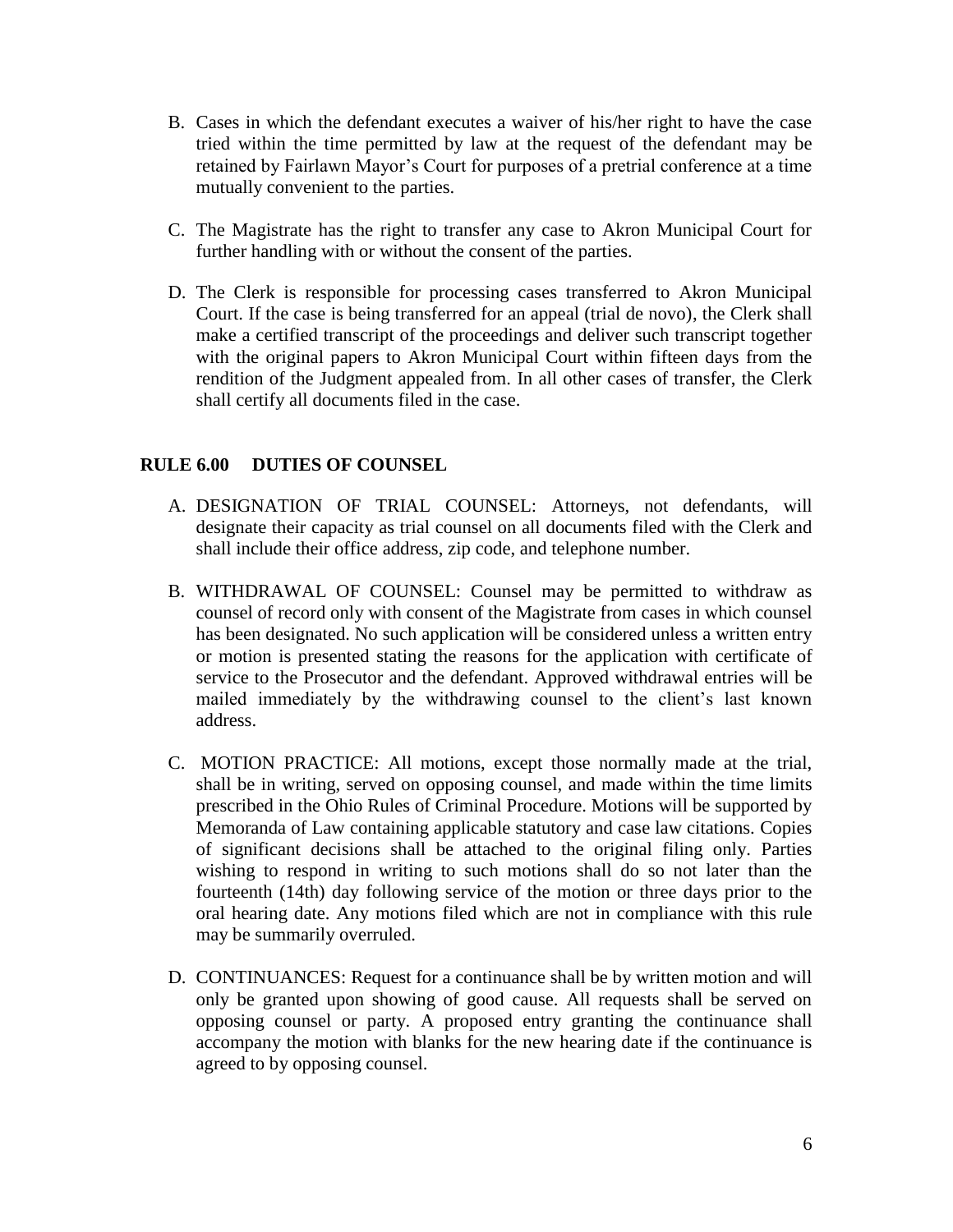#### **RULE 7.00 COURT APPEARANCE AND FINE SCHEDULE**

- A. For violations in which a court appearance is required as indicated on the traffic citation, the defendant shall appear in Mayor's Court before the Magistrate on or before the court date indicated on the traffic citation. If the case is resolved in Mayor's Court, the fine will be determined by the Magistrate in accordance with the amounts established for misdemeanor offenses by law.
- B. For violations in which a court appearance is NOT required as indicated on the traffic citation, the defendant may elect to waive the court appearance, enter a guilty plea as indicated on the citation and pay, on or before the stated court date, the appropriate waiver amount as set forth in the codified ordinances of the City of Fairlawn as may be amended from time to time.
	- 1. Fines to be paid pursuant to Rule 7.00 (B) may be paid in person at the Office of the Clerk or by mail by sending a check or money order along with the signed GUILTY PLEA, WAIVER OF TRIAL, PAYMENT OF FINE AND COSTS form located on the back of the traffic citation to: City of Fairlawn Traffic Violations Bureau, %City Hall, 3487 South Smith Road, Fairlawn, OH 44333-3007.

### **RULE 7.01 COSTS**

A. Court Costs shall be in accordance with the laws of the State of Ohio and Council of the City of Fairlawn.

### **RULE 7.02 FORMS OF ACCEPTABLE PAYMENTS**

- A. Payments for fines and/or costs paid in person may be made by cash, money order, or personal check.
- B. Payment for fines and/or costs paid by mail shall be made by personal check or money order.

### **RULE 7.03 OVERPAYMENTS**

A. Any overpayment of \$5.00 or less will be receipted as an additional ticket processing fee and be deposited in the City's general fund.

### **RULE 8.00 PAYMENT PLAN**

A. A payment plan may only be granted by the Magistrate. Any defendant requesting a payment plan to pay his/her fines and costs must appear before the Magistrate to make such a request.